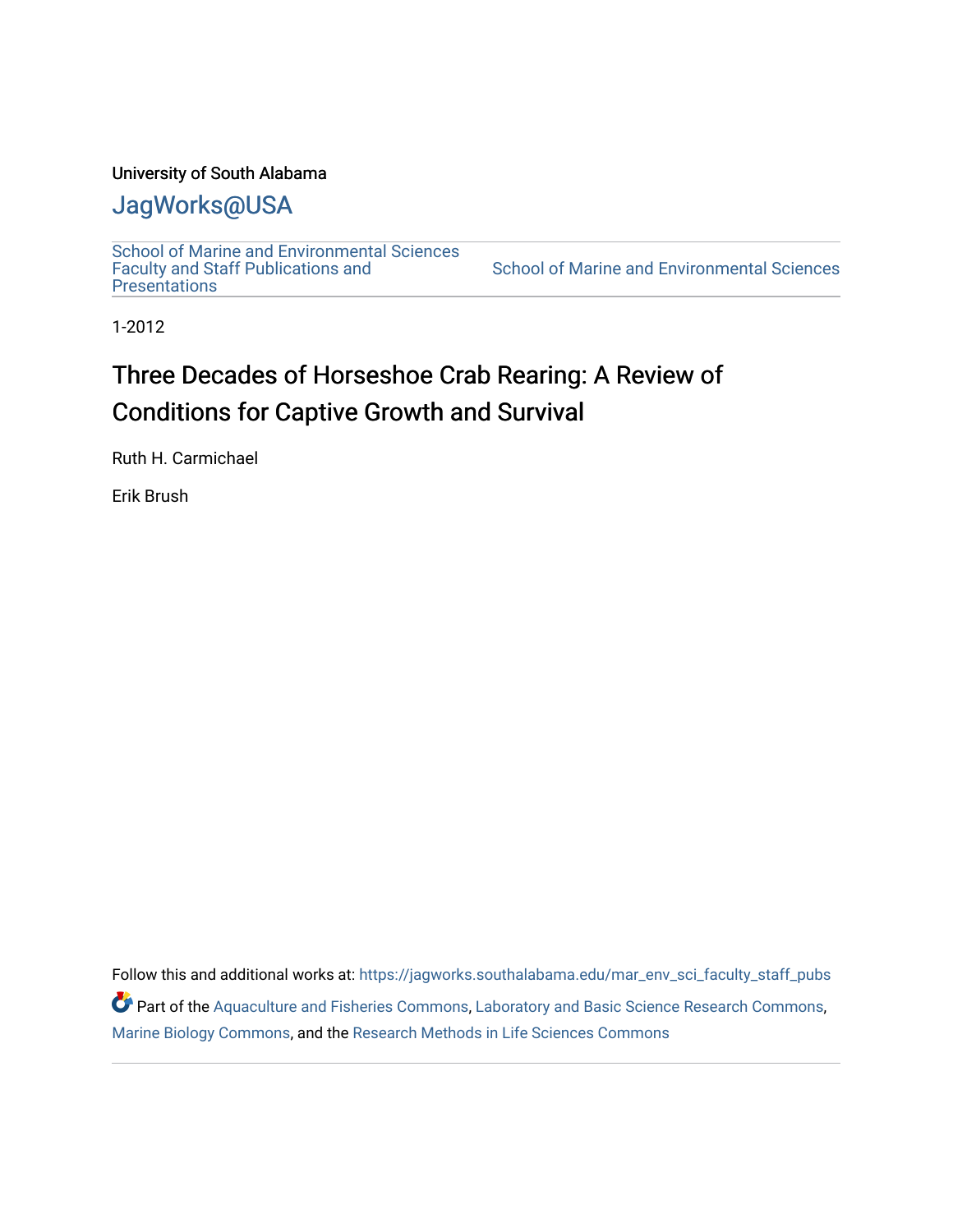## Three decades of horseshoe crab rearing: a review of conditions for captive growth and survival

Ruth H. Carmichael<sup>1,2</sup> and Erik Brush<sup>3</sup>

- 1 Dauphin Island Sea Lab, Dauphin Island, AL, USA
- 2 University of South Alabama, Mobile, AL, USA
- 3 Auburn University, Auburn, AL, USA

#### Correspondence

#### Abstract

Ruth H. Carmichael, Dauphin Island Sea Lab, 101 Bienville Blvd, Dauphin Island, AL 36528, USA. Email: rcarmichael@disl.org

Received 27 December 2011; accepted 5 January 2012.

Threats to wild horseshoe crab populations and growing interest in their use for research, education and biomedical applications have prompted demand for improved techniques to rear and maintain crabs in captivity. Although numerous laboratory studies have been conducted to determine growth and survival of horseshoe crabs under various conditions, these data have not been compiled and summarized to inform culture practices. We surveyed the literature and analysed the range of available techniques to identify and define a consistent set of conditions for maximum growth and survival of horseshoe crabs in culture. We considered three age classes; embryo, juvenile and adult, and included all extant species (Limulus polyphemus, Carcinoscorpius rotundicauda, Tachypleus gigas and Tachypleus tridentatus). We discovered relatively few published studies that clearly related husbandry conditions to growth and survival. Comparison among studies was complicated by inconsistent data collection and reporting techniques. Most published sources reported data for younger age classes, and more studies considered L. polyphemus than Asian species. The most commonly reported variables (temperature, salinity, enclosure maintenance and diet composition) showed size dependent and in some cases species-specific effects on growth and survival that will be important in guiding culture efforts. We suggest that future studies give additional consideration to substrate type, water flow, dissolved oxygen concentrations, diet quality and the quantity and frequency of feeding. If laboratory-reared stocks are to be used for propagation and restoration activities, future studies will benefit from closing these data gaps and promoting international data sharing.

Key words: culture, diet, husbandry, salinity, temperature.

#### Introduction

Over the past century, habitat alteration and anthropogenic use have lead to a decline in horseshoe crabs in many parts of their range (Botton 2001; Mishra 2009a; Shin et al. 2009; Zaldívar-Rae et al. 2009). Although horseshoe crabs are considered living fossils, having remained largely unchanged for roughly 450 million years, only one American (Limulus polyphemus) and three Asian (Carcinoscorpius rotundicauda, Tachypleus gigas and Tachypleus tridentatus) species exist as living relics of that earlier age (Rudkin & Young 2009). Today, horseshoe crabs throughout their range (Fig. 1) are primarily harvested as bait for fishing industries and to produce a bacterial endotoxin indicator and other biomedical products (Berkson & Shuster 1999; Hsieh & Chen 2009; Kreamer & Michels 2009). Horseshoe crabs are also harvested for research in vision, endocrinology and other physiological processes (Berkson & Shuster 1999; Rutecki et al. 2004). Horseshoe crabs are recognized as important components of benthic food webs (Botton 2009; Zaldívar-Rae et al. 2009), and their eggs supplement the diet of migratory shorebirds along the Atlantic coast of the USA (Gillings et al. 2007; Mizrahi & Peters 2009). In some regions horseshoe crabs are also used as a human food source or in traditional rituals (Hsieh & Chen 2009; Shin et al. 2009;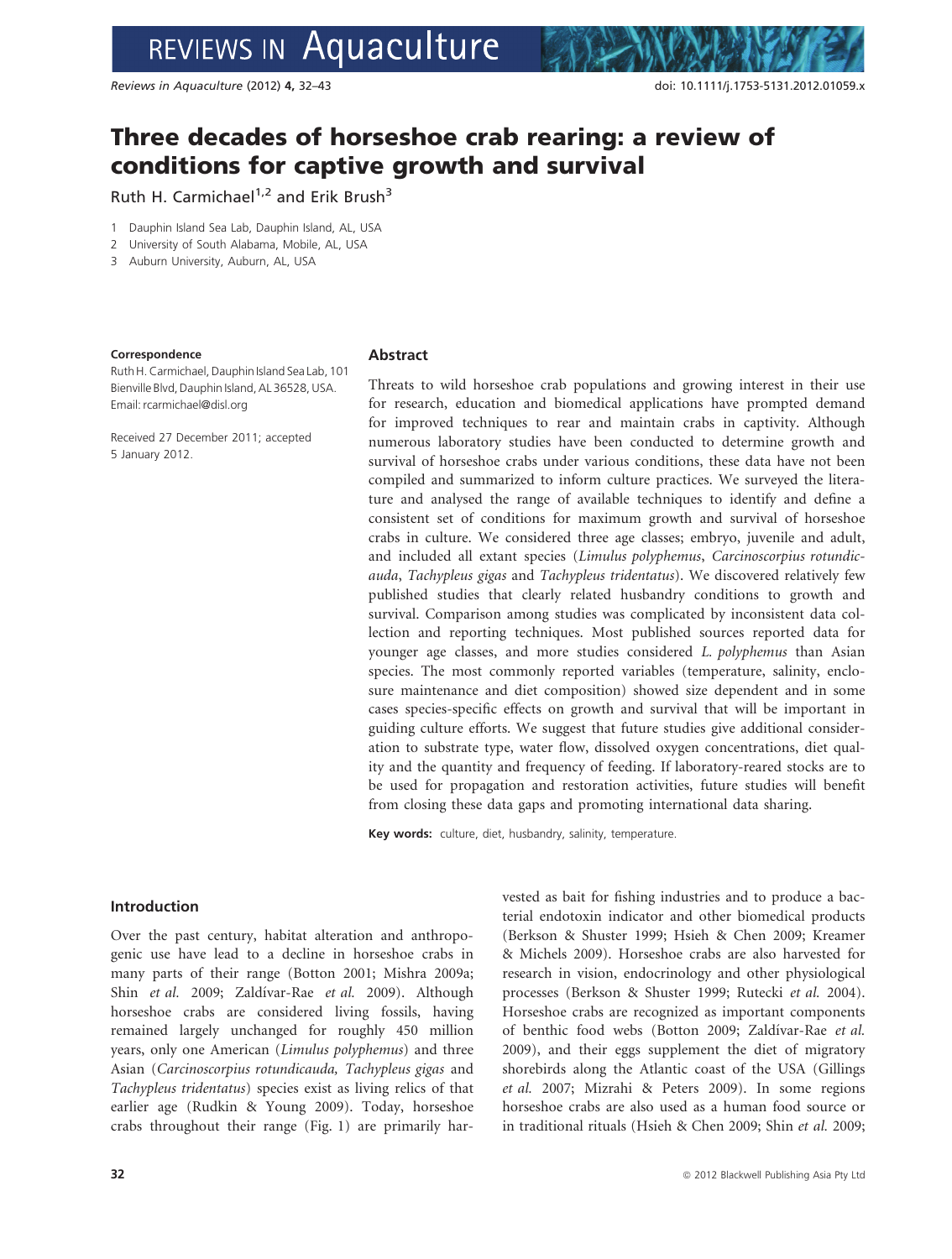

Figure 1 Estimated worldwide distribution of American and Asian horseshoe crab species. Owing to the extensive overlap in distribution among the Asian species, data for Tachypleus gigas and Carcinoscorpius rotundicauda were combined. Data were compiled from Sekiguchi (1988), Itow et al. (2004), Zaldívar-Rae et al. (2009), Shin et al. (2009), UDCEOE (2011) and ERDG (2011).

Zaldívar-Rae et al. 2009). There is considerable interest, therefore, in propagating and restoring horseshoe crab populations to support these valuable economic, biomedical, ecological and cultural services (Almendral & Schoppe 2005; Tsuchiya 2007; Mishra 2009a; Hong et al. 2009).

Captive rearing has been widely suggested as one option to augment and restore over-harvested native horseshoe crab populations while continuing to support ongoing research and educational activities (Carmichael



Figure 2 Generalized life cycle for American and Asian horseshoe crabs, showing the approximate size of eggs and larvae and the duration of each life stage, which vary by species and are detailed in Tables 1–4 and associated citations. Images of L. polyphemus are shown as an example of each life stage, including preserved developing embryos and larvae, representative juvenile molts, molt to adult stage.

et al. 2009; O'Connell et al. 2009; Tsuchiya 2009; Chan 2010; Smith et al. 2011). The broadest scale horseshoe crab culture efforts have been reported by Japanese researchers, starting in the late 1980s (Tsuchiya 2009), but the details of this work remain largely unpublished. Although numerous laboratory studies have been conducted over the past three decades to determine growth and survival of horseshoe crabs at different life stages (Fig. 2) and under various conditions, including different enclosure types, sediment types, water conditions and feeding regimes (cf. sources reported in Tables 1–4). These data have not been compiled, organized and analysed to: (i) determine the relative success of the variety of published techniques; or (ii) broadly share this information with the community of invested researchers, managers and educators. As a first step to meet the growing demand for information to efficiently and effectively rear horseshoe crabs, we surveyed available literature to identify and define a consistent set of conditions for rapid growth and high survival of horseshoe crabs in culture.

#### Methods

#### Literature review

The data for this analysis and review were gathered by searching a broad range of available scientific literature to identify conditions that yielded the maximum values for growth and survival. Sources included books (four), journals (seven), a thesis and a presentation transcript (Tables 1–4). Data pertaining to growth, survival, time in culture, water temperature and salinity, enclosure size, frequency and timing of water changes, diet and substrate type were compiled and separated by reference to embryo, juvenile or adult life stage. Data for the three Asian species (T. tridentatus, T. gigas and C. rotundicauda)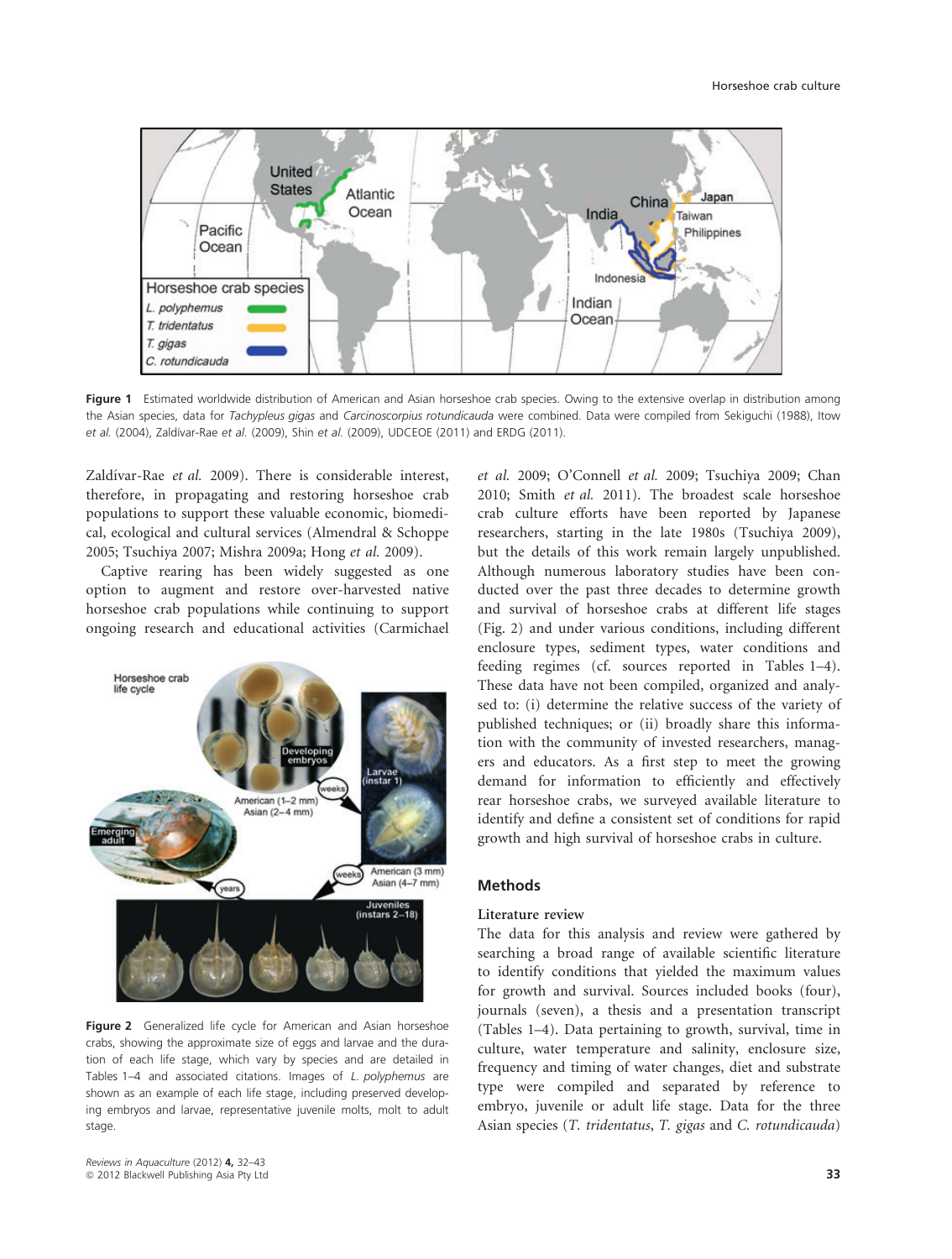|       | Table 1 Conditions for the maximum growth (in minimum days to hatch) and survival of cultured horseshoe crab embryos reported for each |  |  |  |  |  |  |  |
|-------|----------------------------------------------------------------------------------------------------------------------------------------|--|--|--|--|--|--|--|
| study |                                                                                                                                        |  |  |  |  |  |  |  |

| Species         | Source                                        | Trial<br>length          | Growth<br>(days to hatch) | Survival<br>(9/6)              | Temp<br>$(^{\circ}C)$ | Salinity<br>$(g L^{-1})$ | Enclosure attributes                                      | Maintenance<br>(water change) |
|-----------------|-----------------------------------------------|--------------------------|---------------------------|--------------------------------|-----------------------|--------------------------|-----------------------------------------------------------|-------------------------------|
| L. polyphemus   |                                               |                          |                           |                                |                       |                          |                                                           |                               |
|                 | Schreibman and<br>Zarnoch (2009)              | 1.5y                     | Up to 31                  | >75                            |                       |                          | McDonald jar, 40 L min <sup>-1</sup><br>$(n = 300 - 500)$ | Flow through                  |
|                 | Ehlinger and<br>Tankersley (2004)             | 75 d                     | 17                        |                                | 30                    | $30 - 40$                | $1.5 \times 1.5$ cm ( $n = 1$ )                           | Every 2 d                     |
|                 | Sekiguchi et al. 1988b                        | $\overline{\phantom{0}}$ | 14                        |                                | 30                    | $34 - 35$                |                                                           |                               |
|                 |                                               |                          | $\equiv$                  | 96                             | 30                    | 25                       | $8 \times 4.5$ cm                                         | Twice per day                 |
|                 | Jegla and Costlow (1982)                      |                          | 10                        | -                              | $30 - 35$             | 20                       | $3.4 \times 3.4 \times 3.0$ cm (n = 1)                    | Every 2 d                     |
|                 | Brown and<br>Clapper (1981)                   |                          | 27                        | $\sim$ 95                      | $15 - 32$             | 50-125%<br><b>RS</b>     | 9.0 cm petri dish<br>$(n = 10 - 50)$                      | Weekly                        |
| C. rotundicauda |                                               |                          |                           |                                |                       |                          |                                                           |                               |
|                 | Zadeh et al. (2009)<br>Sekiguchi et al. 1988b | 328 d                    | $41 - 55$<br>34           | 99<br>$\overline{\phantom{0}}$ | 28<br>30              | $31 - 35$<br>$34 - 35$   |                                                           | Twice per day                 |
|                 |                                               | $\overline{\phantom{0}}$ | $\overline{\phantom{m}}$  | 83                             | 30                    | 30                       | $8.0 \times 4.5$ cm                                       | Twice per day                 |
| T. gigas        |                                               |                          |                           |                                |                       |                          |                                                           |                               |
|                 | Mishra (2009b)                                | 180 d                    | $38 - 40$                 | $\overline{\phantom{0}}$       | $26 - 28$             |                          | Plastic tray                                              |                               |
|                 | Zadeh et al. (2009)                           | 355 d                    | $42 - 64$                 | 98                             | 28                    | $31 - 35$                |                                                           | Twice per day                 |
|                 | Chatterji et al. (2004)                       | 45 d                     | $42 - 45$                 | $\overline{\phantom{0}}$       | 27                    |                          |                                                           |                               |
|                 | Sekiguchi et al. 1988b                        |                          | 37                        | $\overline{\phantom{0}}$       | 30                    | $34 - 35$                |                                                           |                               |
|                 |                                               |                          |                           | 60                             | 30                    | 30                       | $8.0 \times 4.5$ cm                                       | Twice per day                 |
| T. tridentatus  |                                               |                          |                           |                                |                       |                          |                                                           |                               |
|                 | Hong et al. (2009)                            | 152 d                    |                           | $\overline{\phantom{m}}$       | $28 - 30$             | 35                       |                                                           | Twice per day                 |
|                 | Yan (2008)                                    | 2 <sub>y</sub>           |                           | 15                             | 28                    | <b>FS</b>                |                                                           |                               |
|                 |                                               | 90 $d$                   |                           | 1                              | 32                    | 30                       | 9.0 cm petri dish                                         | Once per day                  |
|                 | Sekiguchi et al. 1988b                        |                          | 43                        | $\overline{\phantom{0}}$<br>98 | 30<br>30              | $34 - 35$<br>30          | $8.0 \times 4.5$ cm                                       | Twice per day                 |

''–'', data not available; RS, raw seawater; FS, filtered seawater; d, day; y, year. Shaded areas indicate the minimum time to hatch and maximum survival among the reported studies.

were grouped because there were too few studies to consider each Asian species separately, and they have similar major life-history characteristics.

conditions; we summarized and reported only the conditions that yielded the maximum values for growth and survival for each age class or species within a study.

#### Determining growth and survival

We opted to use growth in terms of prosomal width and percentage survival as the objective metrics to evaluate culture success because these were the most commonly measured relevant variables. Whenever possible, growth and survival data were taken directly from original sources without modification. Owing to differences in reporting among authors; however, data were converted to a consistent set of units for comparison of each measurement shown in Tables 1–4. In some cases, we calculated summary values from raw data reported in primary sources to yield comparable data for comparison. For simplicity and clarity, mean growth and survival were reported across the range of instar stages when instars were reared under the same conditions in the same study and had similar growth or survival rates (overlapping standard errors). Some sources tested growth and survival under various environmental

#### Growth

For embryos, we reported growth as the time in culture prior to hatching as it was reported in the original data source (Table 1). For juveniles, data were reported among studies using a variety of different biological metrics (length, weight, molt frequency) and temporal units (days, weeks, intermolt periods). Because prosomal width was the most commonly reported measurement among studies, and most studies reported growth durations that could be converted to weekly periods, we opted to report growth in terms of prosomal width increase in millimetres per week. When growth was reported as a percentage of incremental growth per intermolt time and the prosomal width of at least one instar was given, we calculated the preceding or subsequent molt size, determined the difference in size between molts and divided by the intermolt period to calculate growth rate. In cases where growth was reported as intermolt time or wet weight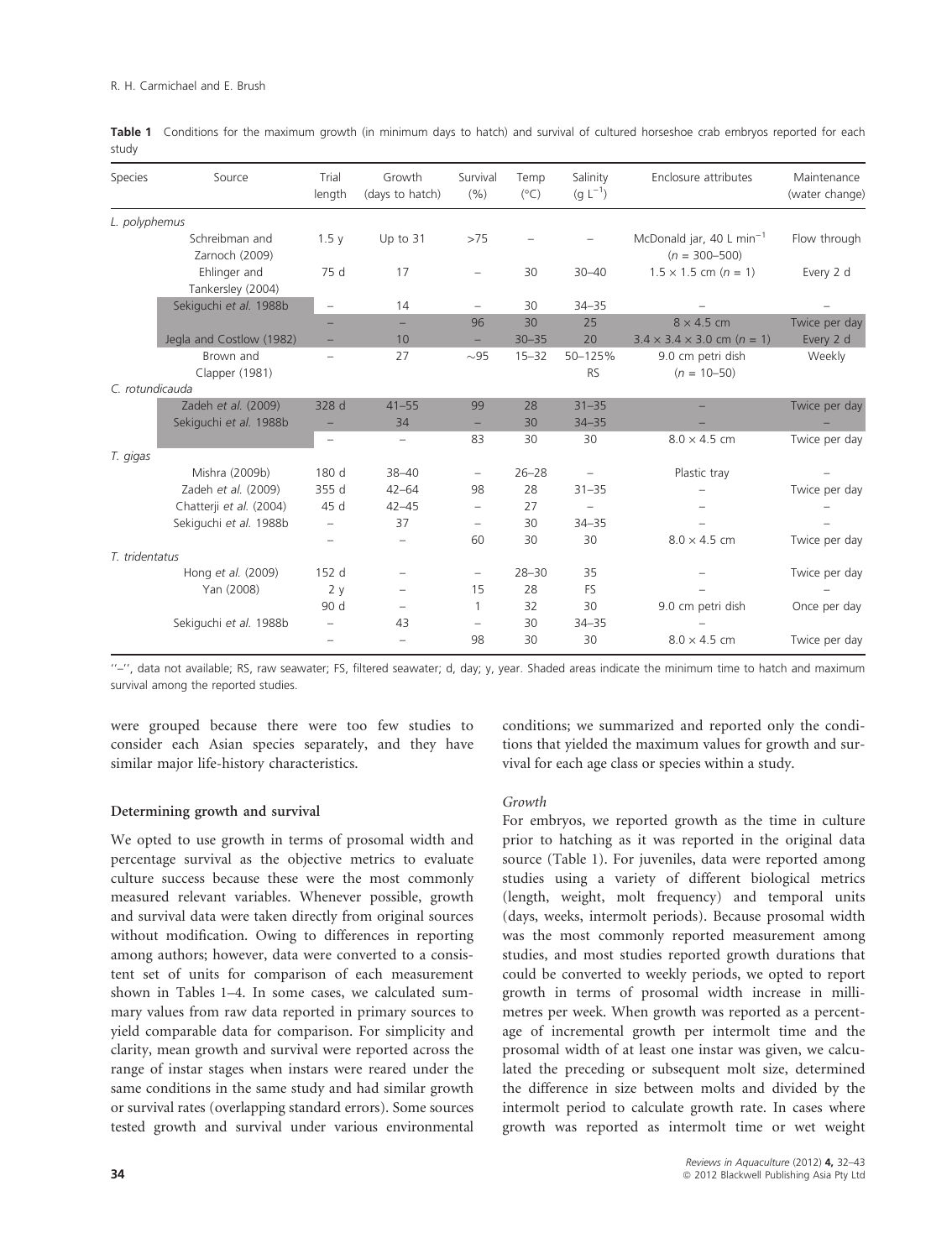| Source                                         | Trial<br>length | Instar                    | Mean initial<br>PW (mm)          | Mean growth<br>$(PW$ mm $wk^{-1}$ ) | Survival<br>(9/6)        | Temp<br>$(^{\circ}C)$ | Salinity<br>$(qL^{-1})$ | Enclosure<br>dimensions                                                   | Enclosure<br>maintenance<br>(water change) |
|------------------------------------------------|-----------------|---------------------------|----------------------------------|-------------------------------------|--------------------------|-----------------------|-------------------------|---------------------------------------------------------------------------|--------------------------------------------|
| Carmichael et al.<br>$(2009)^{*}$ <sup>+</sup> | 120 d           | $1 - 4$                   | $3.1 \pm 0.0 -$<br>$8.9 \pm 0.1$ | $0.06 \pm 0.01$<br>$0.03 \pm 0.01$  | $87 \pm 1$<br>$90 \pm 1$ | $17 - 23$             | 34                      | $15 \times 24$ cm,<br>$20 \times 29$ cm (n = 13)                          | Every 2 wks                                |
| Schreibman and<br>Zarnoch (2009) <sup>†</sup>  | 1.5y            | $\qquad \qquad -$         | Hatchling                        | $0.3 \pm 0.2$                       | $\overline{\phantom{0}}$ | $20 - 25$             | $27 - 33$               | 320 L downweller,<br>1.5-2.0 L min <sup>-1</sup>                          | $3 \times$ per week                        |
| Tsuchiya (2007)                                | 3y              | $1 - 16$                  | 6.0                              | 06                                  | $\overline{\phantom{0}}$ | 21                    | $17 - 34$               | AS<br>$30 \times 20 \times 7$ cm-<br>$45 \times 120 \times 25$ cm         |                                            |
| Smith and Berkson<br>(2005)                    |                 |                           |                                  |                                     |                          | $15 - 21$             | $\sim$ 27               |                                                                           | 25-30% every<br>$3-4$ wks                  |
| Ehlinger and<br>Tankersley (2004)              | 30 d            | ۳                         |                                  | Ξ.                                  | 100                      | 30                    | 30                      | $1.5 \times 1.5$ cm plate<br>$(n = 1)$                                    |                                            |
|                                                |                 | $\mathbf{1}$              | $3.3 \pm 0.3$                    | $0.9 \pm 0.2$                       | $\mathbf{0}$             | $30 - 35$             | 20                      | $6 \times 3$ cm depth<br>$(n = 20)$                                       |                                            |
|                                                |                 | $\overline{2}$            | $5.0 \pm 0.2$                    | $1.4 \pm 0.3$                       |                          |                       | 25                      |                                                                           |                                            |
| Sekiguchi et al.                               | $\sim$ 7 y      | $3 - 5$                   | $70 \pm 04$                      | $1.0 \pm 0.3$ <sup>†</sup>          |                          |                       | 30                      |                                                                           | Daily                                      |
| $(1988a,b)^{\ddagger}$                         |                 | $6 - 14$                  | $14.5 \pm 1.2$                   |                                     |                          |                       | $34 - 35$               | $3.4 \times 3.4 \times 3$ cm-<br>$36 \times 26 \times 10$ cm<br>$(n = 1)$ |                                            |
| Laughlin $(1983)^5$                            |                 | $1 - 2$                   |                                  | $20.0 \pm 1.0$ d                    | 54                       | 30                    | 15                      |                                                                           |                                            |
|                                                |                 | $1 - 2$                   |                                  | $28.0 \pm 2.5$ d                    | 75                       | 35                    | 25                      |                                                                           | 5 days per week                            |
|                                                |                 | $1 - 3$                   |                                  | $12.3 \pm 0.5$ d                    | 100                      |                       |                         |                                                                           |                                            |
|                                                |                 | $\overline{4}$            |                                  | $24.2 \pm 3.9$ d                    | 95                       |                       | 30                      |                                                                           |                                            |
| Jegla and Costlow<br>$(1982)^{5}$              |                 | $5 - 7$                   |                                  |                                     | $30 - 75$                | 25                    |                         | 8.9 cm bowls<br>$(n = 1)$                                                 | Every 2 days                               |
|                                                |                 | $1 - 3$                   |                                  | $15.2 \pm 0.5$ d                    | 100                      |                       |                         |                                                                           |                                            |
|                                                |                 | $\overline{4}$<br>$5 - 7$ |                                  | $24.9 \pm 4.8$ d                    | 100<br>$65 - 85$         |                       | 40                      |                                                                           |                                            |
| Brown and                                      | 1.5y            | 2                         | 5.0                              | 0.4                                 |                          |                       |                         | 9 cm petri dish                                                           |                                            |
| Clapper (1981)                                 |                 | 3                         | 6.5                              | 1.7                                 | 90                       | $19 - 22$             | 50-125% RS              | $(n = 10)$                                                                | Weekly                                     |
|                                                |                 | $\overline{4}$            | 9.0                              | 1.3                                 |                          |                       |                         |                                                                           |                                            |
|                                                |                 | 5                         | 11.0                             | 3.3                                 |                          |                       |                         |                                                                           |                                            |

Table 2 Reported conditions for the maximum growth in terms of prosomal width (PW) mm wk<sup>-1</sup> and survival of juvenile American horseshoe crabs, L. polyphemus, in culture. If culture conditions were the same, one value was reported for the range of instars

''–'', data not available; AS, artificial seawater; FS, filtered seawater; d, days (in some cases growth was reported in days to molt rather than PW). Shaded areas indicate maximum growth and survival among the reported studies.

\*Two reported growth rates reflect diet differences, which are not shown (algae vs. protein based foods were used in the top and bottom rows, respectively).

- Mean growth was calculated from individual instars among which growth did not significantly differ.

 Survival of 0% in this case was due to defining the duration of study as the lifetime of the animals, and one animal was reared to instar 14 before death.

<sup>§</sup>Growth was reported in intermolt days (time between consecutive or non-consecutive molts).

without reference to prosomal width, the values are reported in Tables 1–4, but were not converted and were not included in subsequent comparisons. When possible, the mean  $\pm$  standard error growth rate (mm week<sup>-1</sup>) was calculated for individual instars, but in some cases, studies reported a single growth measurement across multiple instars. In these cases, we reported a mean growth rate for the corresponding range of instars. When needed, additional notes on the calculations and data conversions are given in footnotes to each table.

#### Survival

Percentage survival was calculated as the number of individuals alive at the end of a trial, divided by the total number of horseshoe crabs at the start of the trial, multiplied by 100. To convert mortality rates to percentage survival, we multiplied the mortality rate by the total duration of the trial, divided the result by the total number of horseshoe crabs in the trial, multiplied by 100, and subtracted the resulting percentage from 100.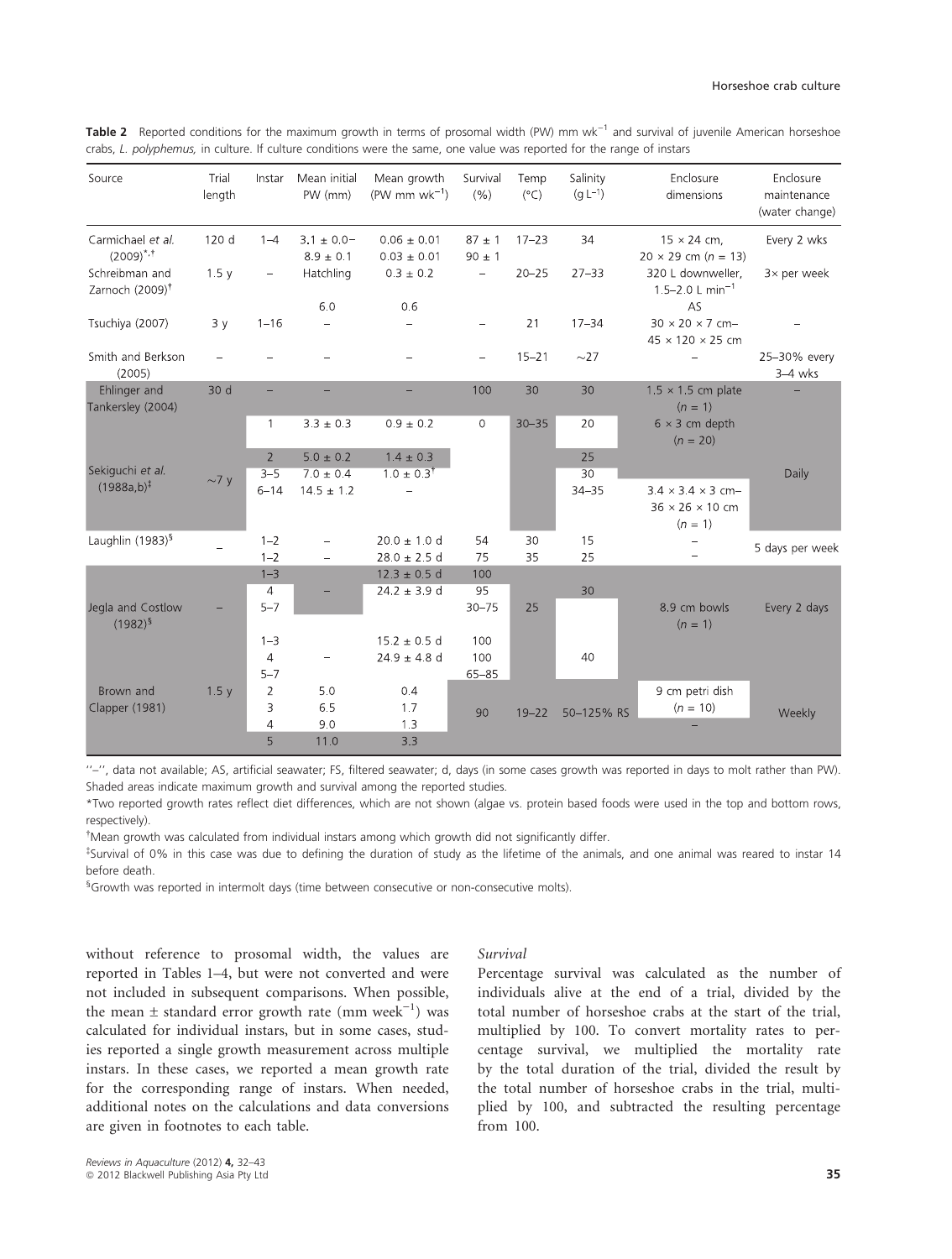| Species        | Source                                           | Trial<br>length | Instar                                        | Mean initial<br>PW (mm)                           | Mean growth Survival Temp<br>$(PW$ mm $wk^{-1}$ ) | (9/6)                 | $(^{\circ}C)$            | Salinity<br>$(q L^{-1})$ | Enclosure<br>dimensions                                                                                     | Enclosure<br>maintenance<br>(water change) |
|----------------|--------------------------------------------------|-----------------|-----------------------------------------------|---------------------------------------------------|---------------------------------------------------|-----------------------|--------------------------|--------------------------|-------------------------------------------------------------------------------------------------------------|--------------------------------------------|
|                | C. rotundicauda                                  |                 |                                               |                                                   |                                                   |                       |                          |                          |                                                                                                             |                                            |
|                | Zadeh et al. (2009)*<br>Lee and Morton<br>(2005) | 328 d<br>183 d  | $1 - 7$                                       | $3.7 \pm 0.1$                                     |                                                   | 60<br>67              |                          | $27 - 32$ $26 - 32$      | $17 \times 35$ cm plastic trays<br>$30 \times 45 \times 30$ cm,<br>$47 \times 77 \times 30$ cm              |                                            |
| T. gigas       |                                                  |                 |                                               |                                                   |                                                   |                       |                          |                          |                                                                                                             |                                            |
|                | Mishra (2009b)                                   | 180 d           | $\mathbf{1}$<br>2<br>3<br>$\overline{4}$<br>5 | 7.0<br>11.0<br>16.0<br>20.0<br>24.0               | $0.9*$<br>2.3<br>0.6<br>0.3                       | 100<br>67<br>62<br>30 | $26 - 28$                | 32-34 FS                 | Fiberglass tank<br>$(n = 2 L^{-1})$                                                                         | 40% daily                                  |
|                | Zadeh et al. (2009)                              | 355 d           | $\overline{2}$<br>$3 - 6$                     | $7.0 \pm 0.3$<br>$10.9 \pm 0.6$<br>$15.4 \pm 0.6$ |                                                   | 66                    |                          |                          | $17 \times 35$ cm plastic trays                                                                             |                                            |
|                | Chatterji et al. (2004)                          | 45 d            | $\qquad \qquad -$                             | 137-142 mg <sup>+</sup>                           | $18.5 \pm$<br>7.5 mg $wk^{-1}$                    |                       | 27                       | 40                       | 40 L $(n = 10)$                                                                                             |                                            |
| T. tridentatus |                                                  |                 |                                               |                                                   |                                                   |                       |                          |                          |                                                                                                             |                                            |
|                | Hong et al. (2009)                               | 152 d           | $1 - 2$                                       | $5.8 \pm 0.2$                                     | $0.8 \pm 0.2$                                     | 96                    | 28                       | 35                       | $60 \times 50 \times 40$ cm<br>$(n = 500)$                                                                  | Daily                                      |
|                | Yan (2008)                                       | 2 <sub>y</sub>  | $1 - 4$                                       | 7.0                                               |                                                   | $0.5^{1}$             | $\overline{\phantom{0}}$ | $34 - 35$                |                                                                                                             | $\overline{\phantom{0}}$                   |
|                | Tsuchiya (2007)                                  | 11 <sub>y</sub> | $1 - 11$                                      | 6.0                                               |                                                   |                       | $15 - 37$                | $\overline{\phantom{0}}$ | $30 \times 90 \times 40$ cm<br>$(n = 11)$ ;<br>180 cm <sup>2</sup> ( $n = 1$ )                              | Twice<br>per year                          |
|                | Lee and Morton                                   | 183 d           |                                               |                                                   |                                                   | 88                    | $27 - 32$                | $26 - 32$                | $30 \times 45 \times 30$ cm,                                                                                |                                            |
|                | (2005)                                           | 61 d            |                                               | 21 4 - 66 1                                       | 10%<br>molted                                     | 70                    | $18 - 22$                | 26-32                    | $47 \times 77 \times 30$ cm                                                                                 | Weekly                                     |
|                |                                                  |                 |                                               | 214-419                                           | 50%<br>molted                                     | 75                    | $28 - 32$                |                          | $46 \times 77 \times 30$ cm                                                                                 |                                            |
|                | Sekiguchi et al.<br>(1988a,b)                    | $\sim$ 8 y 1–10 |                                               | $6.0 \pm 0.3$                                     |                                                   | $\mathbf{O}$          | 30                       |                          | $8.5 \times 4.5$ cm ( $n = 20$ );<br>$3.4 \times 3.4 \times 3.0$ cm-<br>$36 \times 26 \times 10$ cm (n = 1) | Daily                                      |

Table 3 Reported conditions for the maximum growth in terms of prosomal width (PW) mm  $wk^{-1}$  and survival of juvenile Asian horseshoe crabs in culture. If culture conditions were the same, one value was reported for the range of instars

"-", data not available; FS, filtered seawater; d, days; y, year (in some cases growth was reported in days to molt rather than PW). Shaded areas indicate maximum growth and survival among reported studies.

\*Mean growth was estimated visually from a figure when raw data were not reported.

- Growth was reported in wet weight increase.

\*Survival was calculated based on 20 juveniles that survived from an initial batch of 4000 eggs rather than a previous instar stage.

|  |  | Table 4 Reported conditions for the maximum survival of adult American horseshoe crabs, L. polyphemus, in culture |  |  |  |  |
|--|--|-------------------------------------------------------------------------------------------------------------------|--|--|--|--|
|--|--|-------------------------------------------------------------------------------------------------------------------|--|--|--|--|

| Source                         | Trial<br>lenath | Survival<br>(%)          | Temp<br>$(^\circ C)$ | Salinity<br>$(q L^{-1})$ | Enclosure<br>dimensions        | Enclosure maintenance<br>(water change) |
|--------------------------------|-----------------|--------------------------|----------------------|--------------------------|--------------------------------|-----------------------------------------|
| Smith and Berkson (2005)       |                 | $\qquad \qquad$          | $15 - 21$            | $\sim$ 27                |                                | 25-30% every 3-4 wk                     |
| Ehlinger and Tankersley (2004) |                 | $\overline{\phantom{0}}$ | $20 - 23$            | 30                       | $270 \times 170 \times 100$ cm | Recirculating tank                      |
| Brown and Clapper (1981)       | l.5 v           | 82                       | 11–22                | $\overline{\phantom{m}}$ | 3600 L $(n = 57)$              | Outdoor flow through                    |

''–'', data not available; y, year, wk, week.

#### Calculating errors and error reporting

When sufficient data were reported in the primary source, the standard error was calculated for each derived mean value. The standard error was calculated from raw data points that did not have associated error. When the error was reported with the raw data in the original source, we reported the error or propagated error for subsequent calculations and data conversions according to Valiela (2000). Errors are not reported in cases where the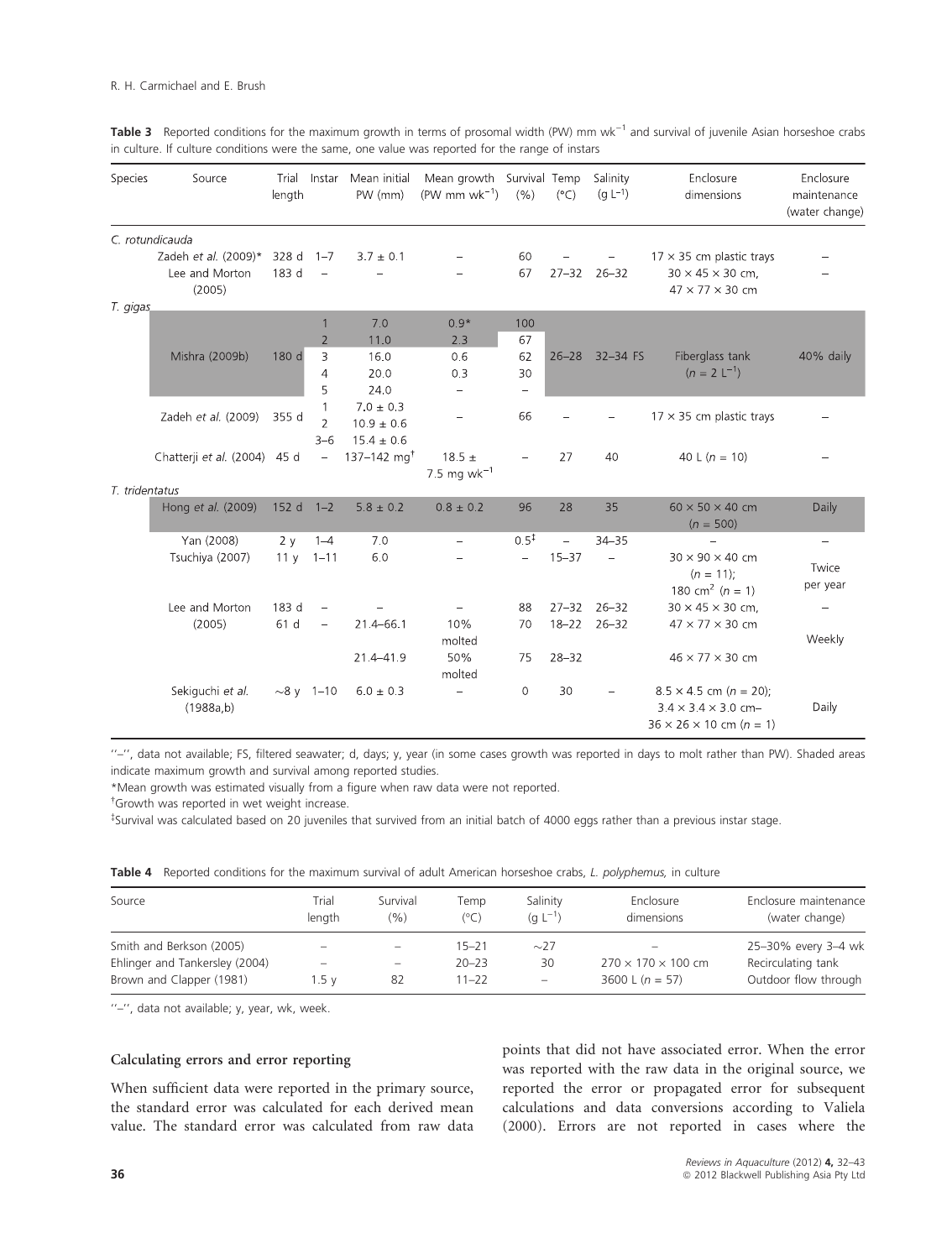

Figure 3 Number of studies reporting data on growth or survival of American and Asian horseshoe crabs in culture, separated by life stage ( $n = 13$  total sources, but some sources presented data from multiple studies among different age classes and species, and each study was considered separately).

primary sources did not report the errors and lacked sufficient data for subsequent error calculations (e.g. when a single mean value was reported without error in the original document).

#### **Results**

#### Literature review

Relatively few published sources clearly related husbandry conditions to growth and survival, and comparison among studies was complicated by inconsistent data collection and reporting techniques (note the frequency of blank cells in Tables 1–4). We discovered a total of 13 available sources that reported sufficient detail for comparisons of growth and survival to basic husbandry conditions for embryo, juvenile or adult horseshoe crabs in culture over the past three decades (Tables 1–4; Fig. 3). Many of these sources included studies on multiple species and life stages, which allowed more comparisons than indicated by the number of published sources alone (Fig. 3). In all, we were able to extract data from 13 studies on embryos, 17 studies on juvenile horseshoe crabs (instars 1–16) and three studies on adults held or reared in culture. Most studies reported data for younger age classes and more studies examined L. polyphemus than the Asian species (Fig. 3; Tables 1–4) All three studies conducted on adults in captivity focused on L. polyphemus (Table 4). Although potentially critical to adequate husbandry conditions in the laboratory, very few studies reported sediment or water-quality attributes (i.e. sediment quantity, composition and texture, dissolved inorganic nitrogen and dissolved oxygen concentrations or pH) or feeding quantities and schedules so formal comparison of these attributes to growth and survival among studies was not possible and they were eliminated from further comparison.

#### Growth and survival in culture

The duration of the culture studies ranged from 45 days to 2 years for embryos (Table 1), from 30 days to 11 years for juveniles (Tables 2, 3), and up to at least 1.5 years for adults (Table 4). During these culture studies, the reported time to hatching, growth rates and survival showed distinct differences among age classes and, in some cases, among species. For embryos, the hatching time was shorter for the American horseshoe crab, ranging from 10 to 31 days for L. polyphemus compared with 34–55 days for Asian species (Fig. 4a). Survival of embryos was high, typically >75% for all species (Fig. 4b). Among the Asian species, minimum hatching time and maximum survival were observed with embryos of C. rotundicauda. For juvenile horseshoe crabs of all species, growth rates were most frequently reported for instars 1–5 (Tables 2, 3). Growth rates in terms of prosomal width (PW) were similar among species and instars within this age class (instars 1–5) and ranged from 0.03 to 3.3 mm week<sup>-1</sup>, with most growth  $\leq 2$  mm week<sup>-1</sup> (Tables 2, 3; Fig. 4c). Survival of juvenile horseshoe crabs in culture was typically >50% for L. polyphemus and 60% for Asian species (Tables 2, 3; Fig 4d). Of the three studies reporting husbandry conditions for adult L. polyphemus, only one reported survival, which was >80% (Table 4).

#### Husbandry conditions

Although we reviewed the entire suite of culture conditions reported among the studies in Tables 1–4, few studies reported sufficient detail to allow comparison between a consistent set of culture conditions and resulting growth and survival. Hence, we opted to analyse the range of values for the two most commonly reported variables, water  $temperature$  (°C) and salinity, and highlight the values at which hatching time was low for embryos, growth rates were high for juveniles and survival was high for all age classes (Fig. 5).

#### Water temperature and salinity

The water temperature and salinity that seemed most conducive to growth and survival of horseshoe crabs in culture varied by species and age class. The most distinct differences were noted between the American and Asian species at the embryo stage when Asian species hatched more quickly and survived better at lower temperatures and higher salinities compared with L. polyphemus (Fig. 5, bottom bars). Water temperatures for the most rapid time to hatch and greatest survival were around 29 $\rm ^{\circ}C$  for the Asian species and 33 $\rm ^{\circ}C$  for *L. polyphemus*, although salinity centred around 33 g  $L^{-1}$  for Asian species compared with 22 g  $L^{-1}$  for L. polyphemus. It is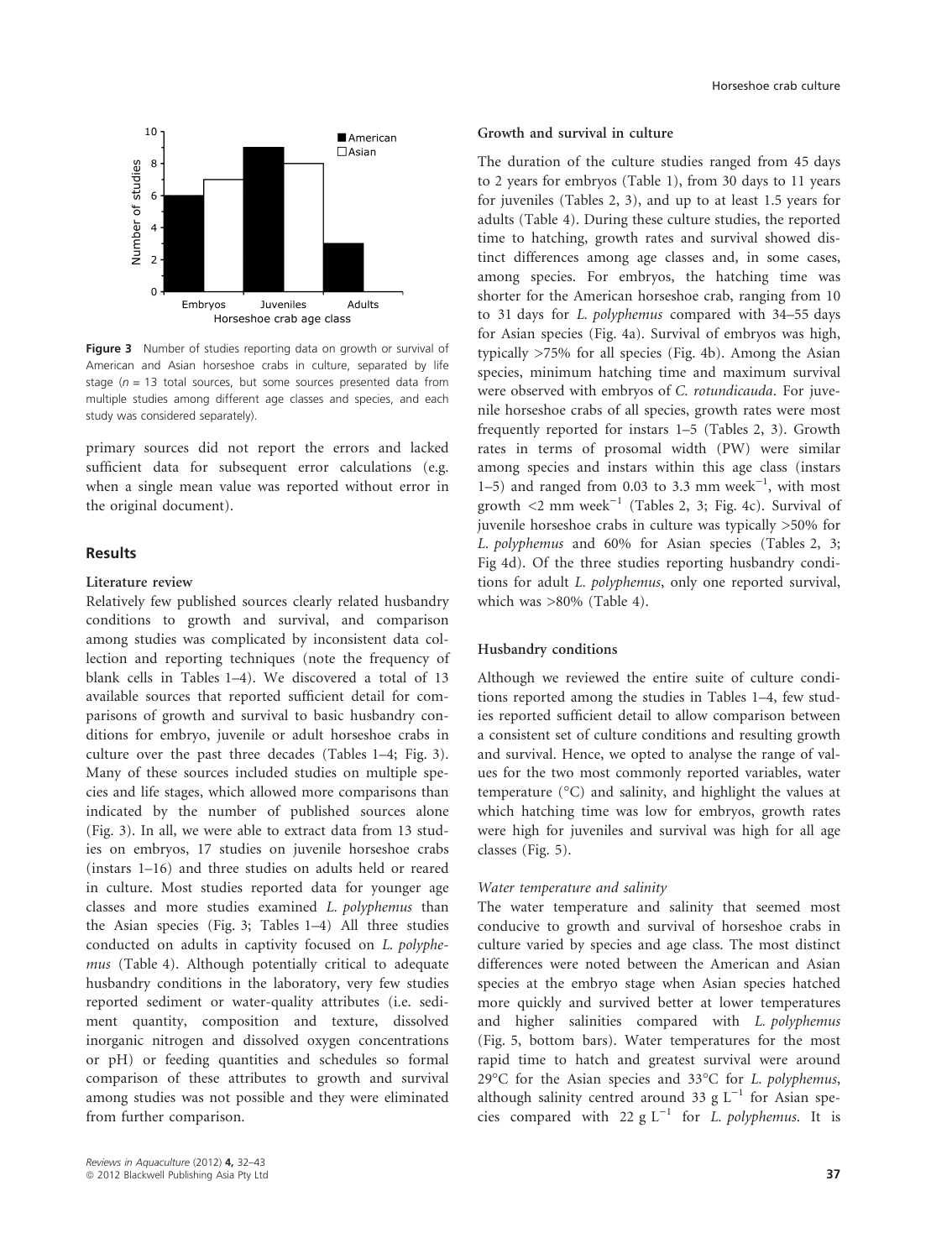

Figure 4 Frequency of (a) reported growth in terms of minimum time to hatch and (b) percentage survival for embryos compared to (c) maximum growth in terms of prosomal width and (d) percentage survival of juvenile horseshoe crabs in culture. Data for the three Asian horseshoe crab species (Carcinoscorpius rotundicauda, Tachypleus tridentatus and Tachypleus gigas) are grouped, but shown separately from the American horseshoe crab (Limulus polyphemus).

important to note, however, that the Asian species in these studies were reared (and hence growth and survival responses were tested) over a narrower range of salinities than L. polyphemus. Although the range of conditions for maximum growth and survival of juveniles overlapped among species, Asian horseshoe crabs showed a relatively narrower range of preferred conditions compared with L. polyphemus (Fig. 5, middle bars). Overall, maximum growth and survival were associated with water temperatures around 26°C for all juveniles and salinity centred around 34 g  $L^{-1}$  for Asian species and 31 g  $L^{-1}$  for L. polyphemus. Of the three studies that reported captive holding conditions for adults, only one reported survival. Hence, it was not possible to distinguish survival responses among husbandry conditions. The range of conditions reported in Table 4 is shown in Fig. 5 for comparison with other age classes. Husbandry conditions for adult L. polyphemus overlapped with those for younger age classes, but water temperatures for the holding tanks were generally lower.

#### Enclosure maintenance

Among the studies we reviewed, the frequency of scheduled enclosure (holding tank) maintenance, including cleaning and water changes, corresponded to the age class. At conditions for the most rapid hatching and maximum survival, the water was changed in the embryo enclosures every other day to daily (Table 1). For juveniles, maximum growth and survival occurred among studies that changed the water weekly to daily, and for adults the frequency of maintenance dropped to monthly, or recirculating and flow-through systems were used.



Figure 5 Reported ranges of temperature and salinity values (grey bars) at which embryo, juvenile and adult horseshoe crabs were reared in culture among the studies reported in Tables 1–4. Black and white segments of each bar represent the temperature and salinity ranges at which minimum time to hatch (for embryos), maximum growth (for juveniles) and maximum survival were observed among American and Asian horseshoe crabs, respectively. The single bar for adults reflects data for American horseshoe crabs.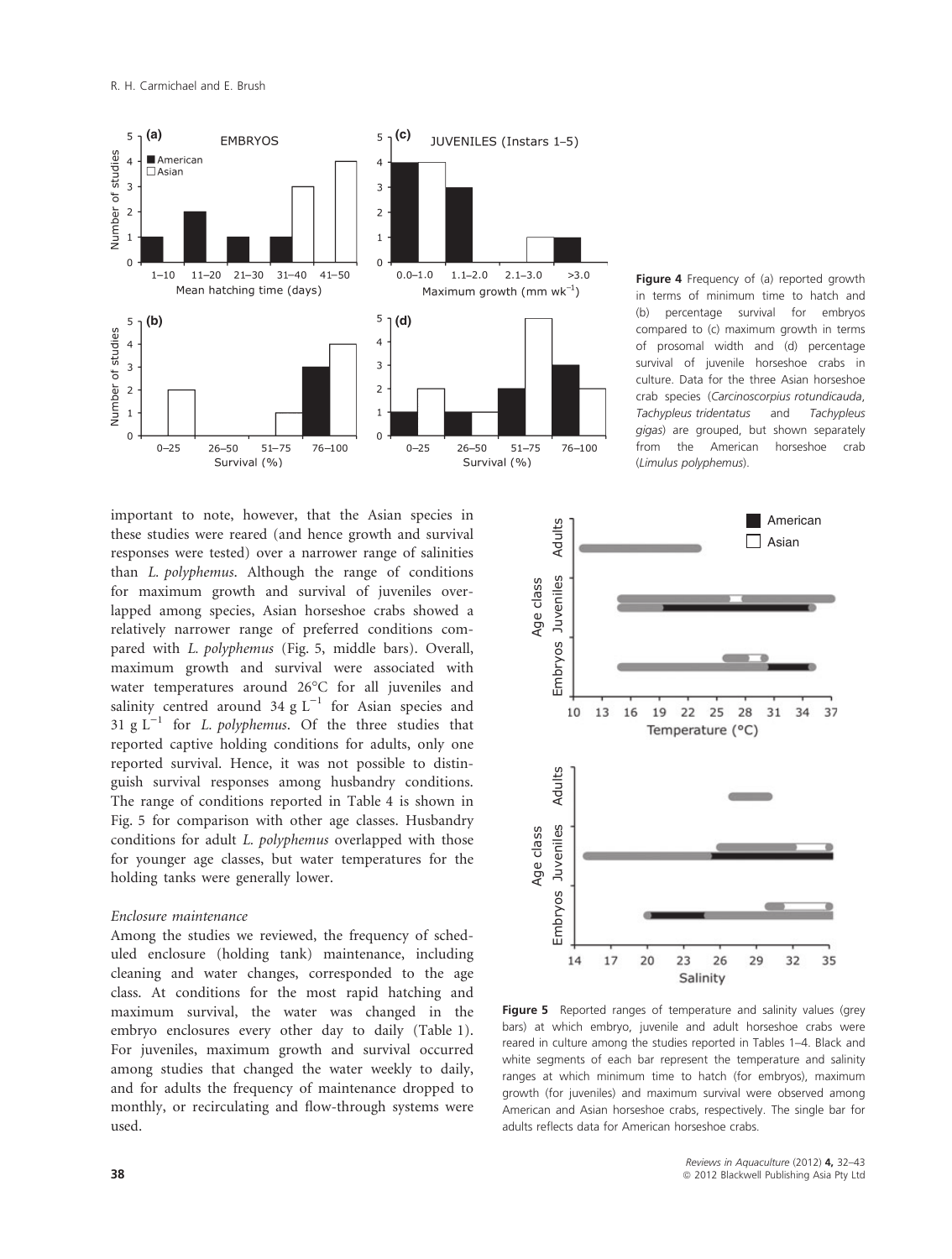#### Diet in culture

The most commonly offered food type among the culture studies reported in Tables 1–4 was brine shrimp (Artemia spp.), which are abundant and commercially available. Maximum growth and survival were associated with diets of Artemia and other mixed invertebrates (e.g. Brown & Clapper 1981; Jegla & Costlow 1982; Hong et al. 2009; Mishra 2009b). Horseshoe crabs of both species, however, subsisted in culture on dietary supplements that are not part of their known natural diet, including commercial fish foods, earth worms, rotifers and sea urchin eggs (Jegla & Costlow 1982; Sekiguchi et al. 1988a; Hong et al. 2009; Schreibman & Zarnoch 2009). In one case, supplementing the diet with algae increased the rate of growth, but reduced survival among juvenile L. polyphemus (Carmichael et al. 2009). The frequency and quantity of feeding were rarely reported.

#### **Discussion**

The relative paucity of data to inform captive rearing of horseshoe crabs may result from two primary factors. First, culture has not been a primary focus of horseshoe crab research. Many researchers, particularly in the USA have considered captive rearing to be difficult, time consuming and impractical (Ruth Carmichael pers. obs., Estuarine Research Federation 2007 biennial conference special session and workshop on horseshoe crab ecology). As a result, many studies on horseshoe crab ecology and biology have been published that have some data relevant to captive rearing, but if culture was not the focus of the study, detailed data on rearing conditions were not necessarily reported. Our results demonstrate that even in cases where culture was a focus, studies often lacked sufficient detail or consistency in data collection and reporting to guide culture practices. Second, many studies conducted in Asian countries, such as Japan, Taiwan and Hong Kong, are only known anecdotally and have either not been published, are not broadly available or are inaccessible owing to language barriers (e.g. Guangyao 1987; Tsuchiya 2007, 2009). This lack of international communication on culture techniques has lead to a potential bias; approximately the same number of studies are accessible on the single American species, L. polyphemus, as on all three Asian species combined (Tables 1–4), despite reports of successful rearing of horseshoe crabs from egg to adult in Japan within 3–7 years (Tsuchiya 2009; Chang-Po Chen pers. comm. 2011). It is also important to note that the few published studies on Asian species often included measurements of L. polyphemus for comparison, whereas most studies focused on L. polyphemus did not address Asian species (Tables 1–4).

Regardless of the reason for the poor data record on horseshoe crab captive rearing, it is clear that these data are now in demand. At the recent International Workshop on Science and Conservation of Asian Horseshoe crabs in Hong Kong (June 2011), seven presentations included data on conditions for captive rearing of horseshoe crabs. The need for data sharing, particularly to encourage and expand horseshoe crab culture, was highlighted as an important component of horseshoe crab conservation and restoration. To this end, it is imperative that researchers publish their data in peer-reviewed journals and include details on all aspects of rearing and holding conditions along with resulting growth and survival data even when husbandry is not the primary focus of a study. Our analyses indicate a need to use multiple metrics for growth and survival or, at a minimum, to apply the most common metrics used in the field (prosomal width and percentage survival) to provide sufficient data for comparison and assessment of rearing conditions for future propagation and research efforts.

#### Growth and survival in culture

The range and consistency of prosomal width growth rates reported for different instars and species under culture conditions were generally consistent with, but somewhat lower than the rates previously reported for wild stocks in Japan and the USA (Sekiguchi et al. 1988a,b; Carmichael et al. 2003). Although percentage growth in prosomal width typically decreases with size, particularly among smaller sized horseshoe crabs (instars 1–5), absolute growth in prosomal width for this same size class is relatively constant (Sekiguchi et al. 1988a,b; Carmichael et al. 2003). These observations suggest that absolute prosomal width, which is a relatively stable growth metric, may best indicate the environmental variables (in this case culture conditions) that most significantly affect growth, providing a functional and comparable metric for growth among all four living species of horseshoe crabs. In contrast to growth rates, survival was more variable within age classes and species (Fig. 4), even under apparently similar culture conditions (Table 1). Although survival was generally high (typically better than 50% for all age classes; Fig. 4) and appeared to improve with increasing age class, chronic mortality after 6 months in captivity has been reported in many studies conducted in the USA (e.g. Brown & Clapper 1981; Smith & Berkson 2005; Schreibman & Zarnoch 2009). Relationships to environmental factors, contamination or disease have not been resolved (Smith et al. 2011). It is possible, therefore, that culture studies based on trials shorter than 6 months in duration may report higher survival rates than longerterm studies, regardless of housing conditions, and could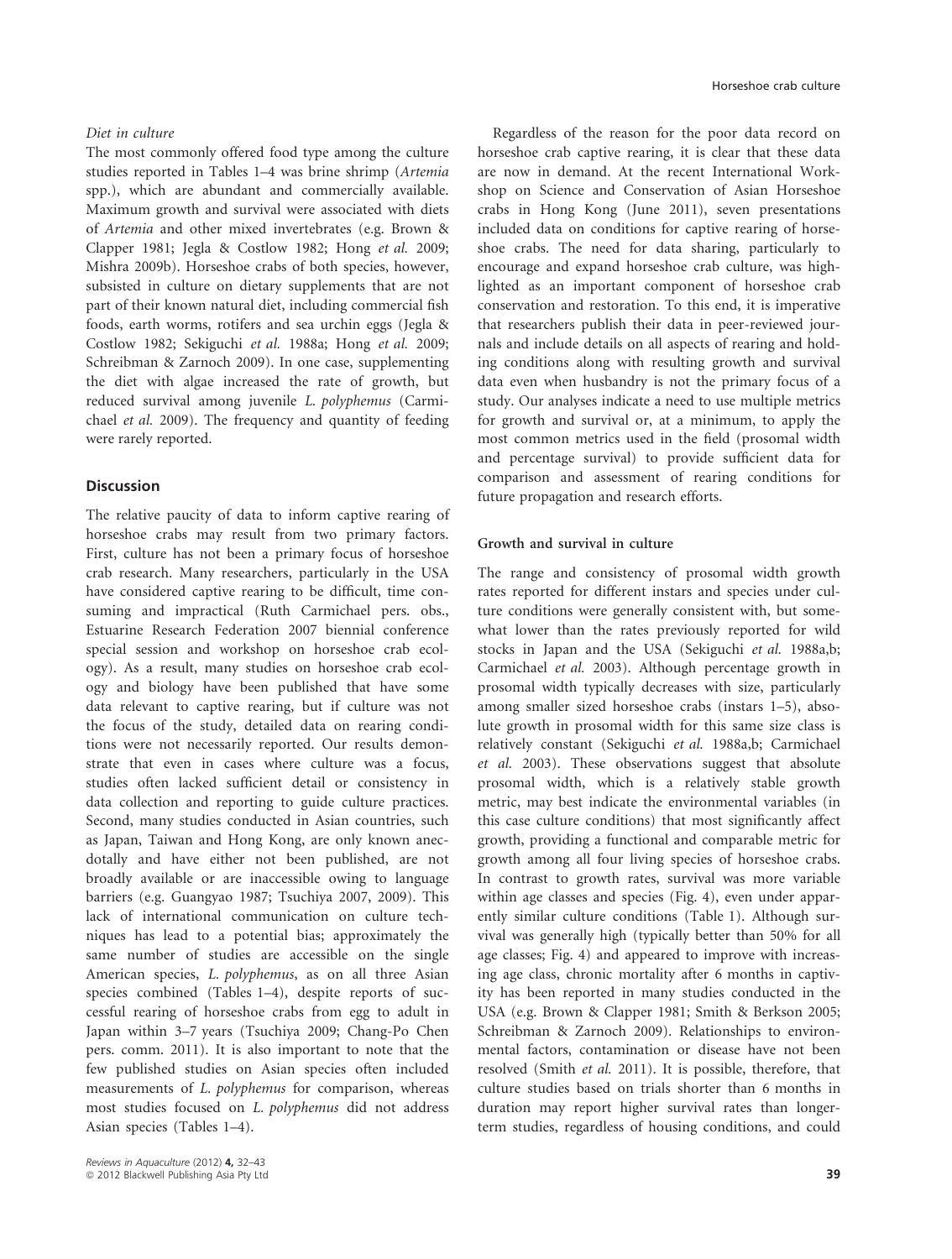confound assessment of suitable husbandry techniques. If unresolved, premature mortality in culture may shorten the time during which individuals can be maintained and grown-out prior to release for restoration or propagation purposes. Longer grow-out times are preferred because they allow release of older age classes, which are larger in size and more likely to survive after release.

#### Comparison to environmental attributes

In the natural environment, horseshoe crabs are known to be relatively tolerant of a wide range of water temperatures and salinities (Shuster & Sekiguchi 2003; Sekiguchi & Shuster 2009), making these attributes of high interest and among the most commonly reported in culture studies (Tables 1–4). Our results suggest that Asian horseshoe crabs may grow faster and survive better over a narrower range of water temperatures and salinities, and they generally preferred higher salinity water compared with L. polyphemus (Fig. 5). Although all horseshoe crab species are distributed in coastal areas and use estuarine habitats (Sekiguchi & Shuster 2009), this finding may reflect an increased adaptation by L. polyphemus to the dynamic conditions common to estuarine waters (McManus 1969; Laughlin 1983; Towle & Henry 2003) and may be an important consideration in refining culture methods among the different species. The relatively high tolerance of all horseshoe crabs to temperature and salinity variation, however, makes it difficult to use these attributes to narrow down the specific conditions for maximum growth and survival in culture. Accordingly, although we were able to plot ranges for maximum growth and survival in Figure 5, examination of the full suite of data suggests that growth and survival did not vary consistently or with great magnitude across the range of temperatures and salinities reported among studies.

Defining the most suitable culture conditions is additionally challenging in the absence of data for other variables that might affect growth and survival, but were not consistently reported. For example, sediment grain size, water flow or circulation and dissolved oxygen concentrations have been identified as key defining variables for horseshoe crab habitat in the natural environment (Sekiguchi & Shuster 2009), but were rarely addressed among culture studies (Tables 1–4). Recent studies with embryos and early instar stages of horseshoe crabs found shorter hatching times, more frequent molting and increased growth with increased water circulation or increased dissolved oxygen concentrations (Ruth Carmichael pers. obs.; Chang-Po Chen and Anil Chatterji pers. comm. 2011). The limited available data on culture conditions make it impossible to assess potential interactions among different variables that could further affect growth and survival in culture or susceptibility to infections, which are also poorly understood (Smith et al. 2011). These findings highlight the need for more detailed data on conditions for captive rearing in addition to temperature and salinity.

#### The importance of enclosure maintenance and diet

Along with temperature and salinity, enclosure maintenance and diet composition were two aspects of captive rearing for which most studies reported data. The most important aspect of enclosure maintenance appeared to be higher frequency of water replacement and enclosure cleaning for younger age classes, but movement toward naturalistic conditions (flow through or outdoor holding tanks) for adults. Researchers in Japan also suggest transferring crabs from holding tanks to separate feeding tanks to reduce fouling (Tsuchiya 2007). These age-specific techniques likely reflect the logistical constraints to holding, maintaining, and feeding larger sized crabs, which require larger enclosures, more time to clean and replace holding water, and make frequent maintenance and feeding more difficult.

The diets offered to horseshoe crabs in culture and the growth responses to them were generally consistent with known dietary preferences in nature. The natural diet of horseshoe crabs is typically broad and highly mixed in composition (Zhou & Morton 2004; Botton et al. 2003; Carmichael et al. 2004). Stable isotope data on L. polyphemus confirms that American horseshoe crabs move up food webs as they age and grow (Gaines et al. 2002; Carmichael et al. 2004). These studies indicate that early instar stages rely largely on detritus and small organic particles adhered to sediments and then forage on polychaetes and small crustaeans as they grow (instar 5+), foraging most broadly as adults and consuming the same small prey along with larger bivalves and gastropods. Although there are no similar isotopic data for Asian species, juvenile T. tridentatus and C. rotundicauda favour similar small prey, including insect larvae and small polychaetes (Zhou & Morton 2004). Accordingly, the culture studies we analysed (Tables 2–4), which focused on early instar stages, primarily offered and found greatest success with a small crustacean (Artemia) and mixed invertebrate diet (Fig. 6). These observations indicate that the size of prey or other food particles is an important dietary consideration along with diet composition.

More research is needed to clearly resolve the importance of diet composition to horseshoe crab growth and survival in culture. Most culture studies offered high protein diets (Fig. 6), which have been suggested to enhance growth rates (Schreibman & Zarnoch 2009). There are few data, however, to determine the relative importance of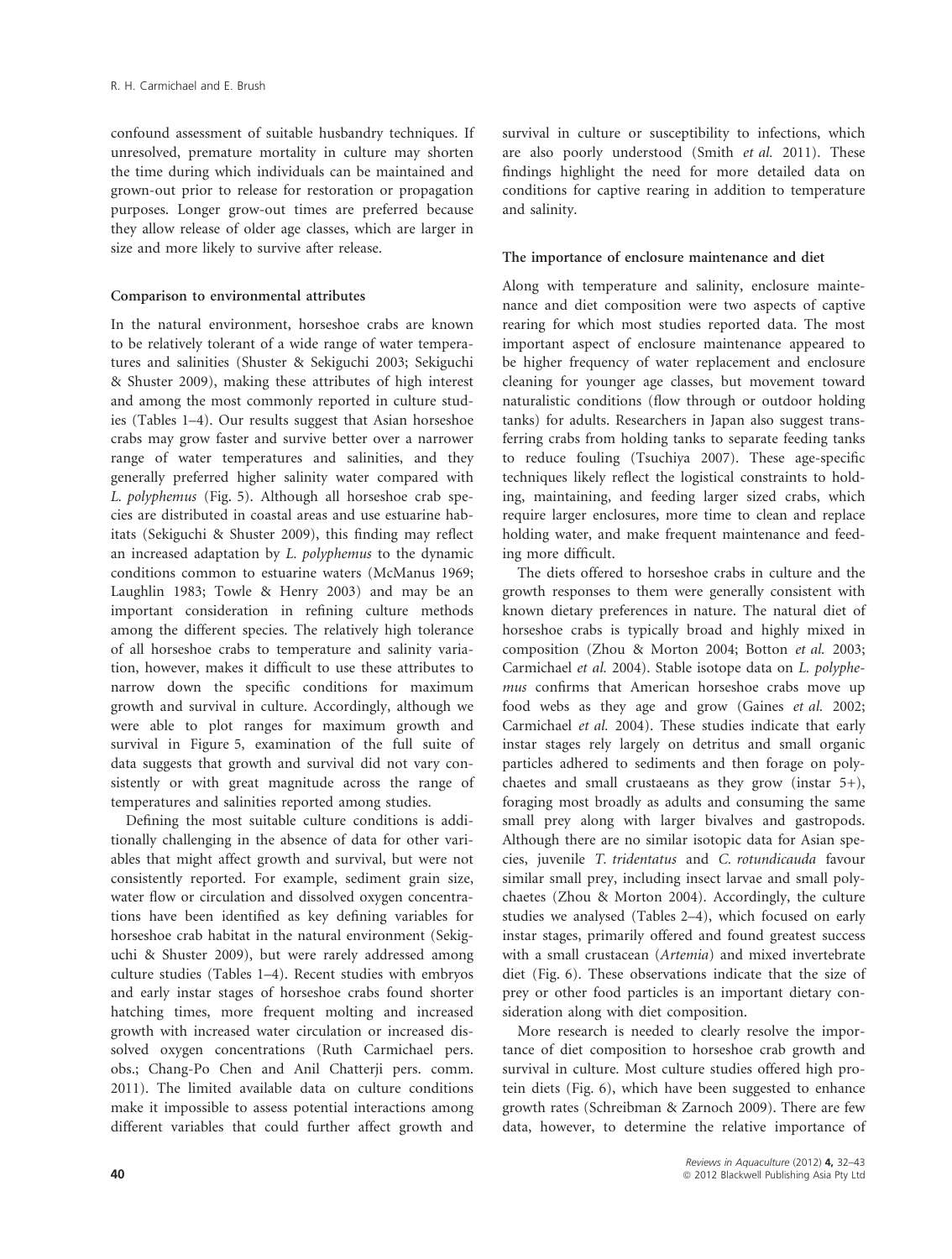

Figure 6 Frequency of different food types offered to juvenile or adult horseshoe crabs from the culture studies shown in Tables 2–4. Asterisks indicate the foods associated with the highest reported growth rates and percentage survival.

protein compared with vegetation-based diets (Carmichael et al. 2009; Schreibman & Zarnoch 2009), particularly for young crabs that are known to naturally consume small sediment-derived particles that may not be rich in protein (Gaines et al. 2002). One study found lower protein diets resulted in faster growth, but reduced survival among early instars (Carmichael et al. 2009). Similarly, recent studies have found that high protein feeds may be poorly assimilated (Schreibman & Zarnoch 2009) and a digestible protein content of  ${\sim}40\%$  may yield the best growth and assimilation efficiency for T. tridentatus and C. rotundicauda (Menghong Hu pers. comm. 2011). These data suggest that a mixed diet that includes some vegetation or at least moderates the quantity of assimilable protein may be important. Ongoing studies on protein and energy requirements for American and Asian species will better guide development of formulated diets for future captive rearing (e.g. Schreibman & Zarnoch 2009; Menghong Hu pers. comm. 2011).

#### Conclusion

If wild populations of horseshoe crabs are to be augmented by laboratory-reared stocks, more consistently collected and detailed data on methods for captive rearing must be reported and made more widely available throughout the international research community. This effort will require more studies to be conducted and placed into the context of previous work as well as an emphasis on international data sharing. Although temperature and salinity are important aspects of the culture environment, more attention should be given to other variables, most notably sediment quality, water circulation and dissolved oxygen concentration. These core conditions along with other aspects of water quality and the quantity and frequency of feeding have been largely unreported in the available published literature. Because horseshoe crabs move up food webs as they age and grow, size appropriate feeding requirements should be considered; a variety of food sources, particle sizes and the relative quantity of assimilable protein may all be important. These findings emphasize data gaps and a need for consistent controlled study of horseshoe crab growth and survival in culture. Improved efficiency and effectiveness of captive rearing will support propagation and restoration efforts in the USA, but also throughout Asia, where crabs stocks have been critically depleted.

#### Acknowledgements

This work was funded in part by the Dauphin Island Sea Lab through the undergraduate summer research program. We thank Dr Jayant Mishra for providing additional details about his research, attendees of the International Symposium on Science and Conservation of Horseshoe Crabs at Dowling College, NY, who inspired this assimilation, and participants in the International Workshop on Science and Conservation of Asian Horseshoe crabs in Hong Kong, who shared unpublished data. We also thank Ricky Alexander and D. Joe Dalrymple for assistance with background research and imaging, respectively.

#### References

- Almendral MA, Schoppe S (2005) Population structure of Tachypleus tridentatus (Chelicerata: Merostomata) at a nursery beach in Puerto Princesa City, Palawan, Philippines. Journal of Natural History 39: 2319–2329.
- Berkson J, Shuster C (1999) The horseshoe crab: the battle for a true multiple-use resource. Fisheries Management 24: 6–10.
- Botton M (2001) The conservation of horseshoe crabs: what can we learn from the Japanese experience? In: Tanacredi JT (ed.) Limulus in the Limelight, pp. 41–51. Kluwer Academic/Plenum Publishers, New York.
- Botton M (2009) The ecological importance of horseshoe crabs in estuarine and coastal communities: a review and speculative summary. In: Tanacredi JT, Botton ML, Smith DR (eds) Biology and Conservation of Horseshoe Crabs, pp. 97– 113. Springer Science+Business Media, New York.
- Botton ML, Shuster C, Keinath J (2003) Horseshoe crabs in a food web: who eats whom? In: Shuster C, Barlow B, Brockmann J (eds) The American Horseshoe Crab, pp. 133–153. Harvard University Press, Massachusetts.
- Brown GG, Clapper DL (1981) Procedures for maintaining adults, collecting gametes, and culturing embryos and juveniles of the Horseshoe Crab, Limulus polyphemus L. In: Hinegardner R, Atz J, Fayet R (eds) Laboratory Animal Management: Marine Invertebrates [Committee on Marine Invertebrates], pp. 268–290. National Academy Press, Washington.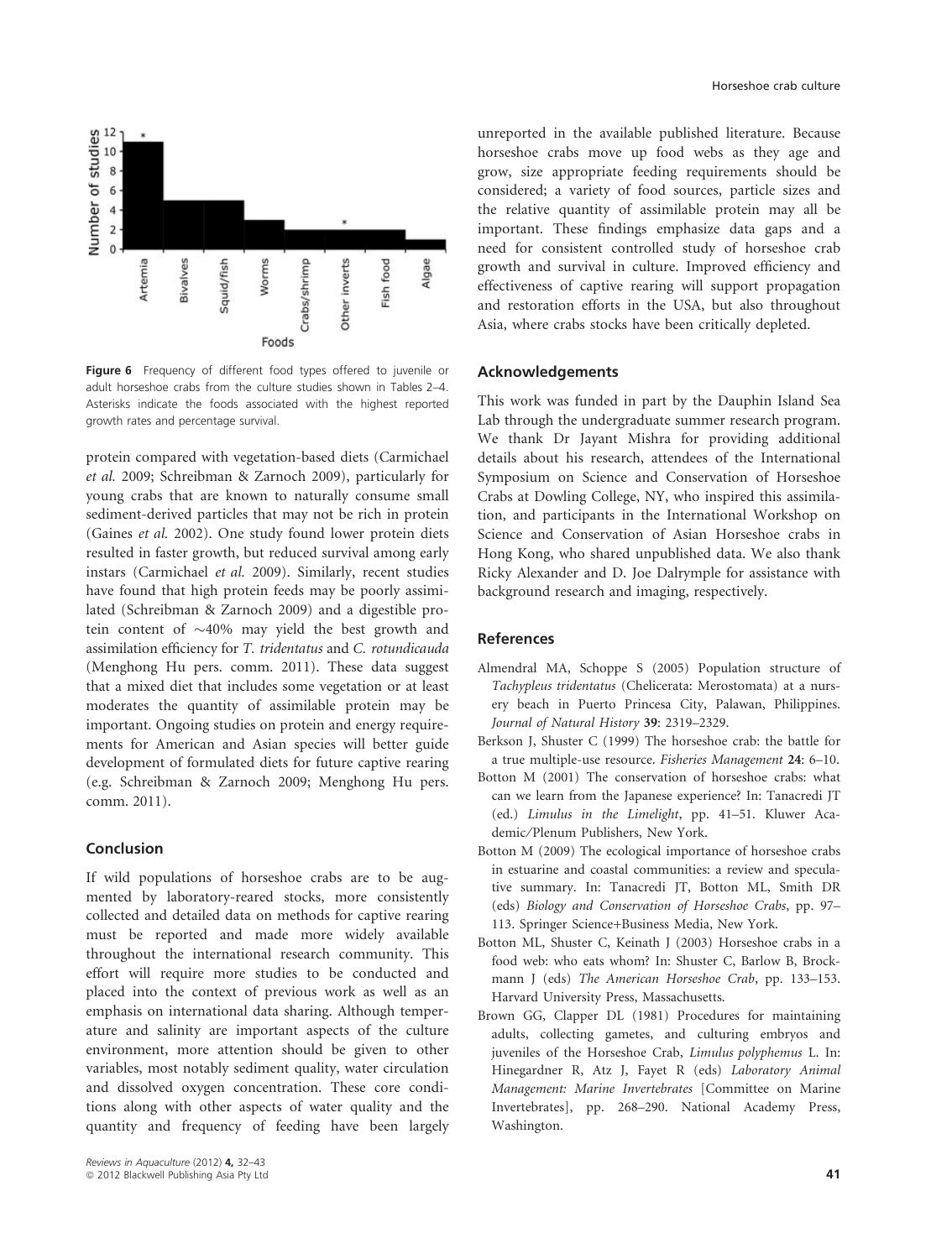- Carmichael RH, Rutecki D, Valiela I (2003) Abundance and population structure of the Atlantic horseshoe crab Limulus polyphemus in Pleasant Bay, Cape Cod. Marine Ecology Progress Series 246: 225–239.
- Carmichael RH, Rutecki D, Annett B, Gaines E, Valiela I (2004) Position of horseshoe crabs in estuarine food webs: N and C stable isotopic study of foraging ranges and diet composition. Journal of Experimental Marine Biology and Ecology 299: 231–253.
- Carmichael RH, Gaines E, Sheller Z, Tong A, Clapp A, Valiela I (2009) Diet composition of juvenile horseshoe crabs: implications for growth and survival of natural and cultured stocks. In: Tanacredi JT, Botton ML, Smith DR (eds) Biology and Conservation of Horseshoe Crabs, pp. 521–534. Springer Science+Business Media, New York.
- Chan E (2010) New progress on horseshoe crab rearing. CityUToday 34: 26–29.
- Chatterji A, Kotnala S, Mathew R (2004) Effect of salinity on larval growth of horseshoe crab, Tachypleus gigas (Muller). Current Science 87: 248–250.
- Ehlinger GS, Tankersley RA (2004) Survival and development of horseshoe crab (Limulus polyphemus) embryos and larvae in hypersaline conditions. Biological Bulletin 206: 87–94.
- ERDG (Ecological Research and Development Group) (2011) Available from URL: http://horseshoecrab.org/sightings/ [cited 2 Jan 2012].
- Gaines EF, Carmichael RH, Grady SP, Valiela I (2002) Stable isotopic evidence for changing nutritional sources of juvenile horseshoe crabs. Biological Bulletin 203: 228–230.
- Gillings S, Atkinson PW, Bardsley SL, Clark NA, Love SE, Robinson RA et al. (2007) Shorebird predation of horseshoe crab eggs in Delaware Bay: species contrasts and availability restraints. Journal of Animal Ecology 76: 503–514.
- Guangyao L (1987) The preliminary study on artificial hatchery of Chinese horseshoe crab. Ocean Science 1: 40–47.
- Hong S, Zhang X, Zhao Y, Xie Y, Zhang Y, Xu H (2009) Effect of sediment type on growth and survival of juvenile horseshoe crabs (Tachypleus tridentatus). In: Tanacredi JT, Botton ML, Smith DR (eds) Biology and Conservation of Horseshoe Crabs, pp. 535–540. Springer Science+Business Media, New York.
- Hsieh H, Chen C (2009) Conservation program for the Asian horseshoe crab Tachypleus tridentatus in Taiwan: characterizing the microhabitat of nursery grounds and restoring spawning grounds. In: Tanacredi JT, Botton ML, Smith DR (eds) Biology and Conservation of Horseshoe Crabs, pp. 417– 438. Springer Science+Business Media, New York.
- Itow T, Mishra JK, Ahmed ATA (2004) Horseshoe crabs (King crabs) in the Bay of Bengal, South Asia. Bulletin, Faculty of Education, Shizuoka University, Natural Science 54: 13–30.
- Jegla TC, Costlow JD (1982) Temperature and salinity effects on developmental and early posthatch stages of Limulus. In: Bonaventura J, Bonaventura C, Tesh S (eds) Physiology and Biology of Horseshoe Crabs: Studies on Normal and Environ-

mentally Stressed Animals, pp. 103–113. Alan R. Liss, New York.

- Kreamer G, Michels S (2009) History of horseshoe crab harvest in Delaware Bay. In: Tanacredi JT, Botton ML, Smith DR (eds) Biology and Conservation of Horseshoe Crabs, pp. 299–314. Springer Science+Business Media, New York.
- Laughlin R (1983) The effects of temperature and salinity on larval growth of the horseshoe crab Limulus polyphemus. Biological Bulletin 164: 93–103.
- Lee CN, Morton B (2005) Experimentally derived estimates of growth by juvenile Tachypleus tridentatus and Carcinoscorpius rotundicauda (Xiphosura) from nursery beaches in Hong Kong. Journal of Experimental Marine Biology and Ecology 318: 39–49.
- McManus J (1969) Osmotic relations in the horseshoe crab Limulus polyphemus. American Midland Naturalist 81: 569– 573.
- Mishra JK (2009a) Horseshoe crabs, their eco-biological status along the northeast coat of India and the necessity for ecological conservation. In: Tanacredi JT, Botton ML, Smith DR (eds) Biology and Conservation of Horseshoe Crabs, pp. 89–96. Springer Science+Business Media, New York.
- Mishra JK (2009b) Larval culture of Tachypleus gigas and its molting behavior under laboratory conditions. In: Tanacredi JT, Botton ML, Smith DR (eds) Biology and Conservation of Horseshoe Crabs, pp. 513–519. Springer Science+Business Media, New York.
- Mizrahi D, Peters K (2009) Relationships between sandpipers and horseshoe crab in Delaware Bay: a synthesis. In: Tanacredi JT, Botton ML, Smith DR (eds) Biology and Conservation of Horseshoe Crabs, pp. 65–87. Springer Science+ Business Media, New York.
- O'Connell K, Etgen C, Kreamer G, Oates M (2009) Green Eggs and Sand: a collaborative effort of scientists, teachers, resource managers, and stakeholders in educating about Limulus polyphemus. In: Tanacredi JT, Botton ML, Smith DR (eds) Biology and Conservation of Horseshoe Crabs, pp. 97–113. Springer Science+Business Media, New York.
- Rudkin D, Young G (2009) Horseshoe crabs an ancient ancestry revealed. In: Tanacredi JT, Botton ML, Smith DR (eds) Biology and Conservation of Horseshoe Crabs, pp. 25– 44. Springer Science+Business Media, New York.
- Rutecki D, Carmichael R, Valiela I (2004) Magnitude of harvest of Atlantic horseshoe crabs, Limulus polyphemus, in Pleasant Bay, MA. Estuaries 27: 179–187.
- Schreibman MP, Zarnoch CB (2009) Aquaculture methods and early growth of juvenile horseshoe crabs (Limulus polyphemus). In: Tanacredi JT, Botton ML, Smith DR (eds) Biology and Conservation of Horseshoe Crabs, pp. 501–511. Springer Science+Business Media, New York.
- Sekiguchi K (1988) Biogeography. In: Sekiguchi K (ed.) Biology of Horseshoe Crabs, pp. 22–49. Science House Company, Tokyo.